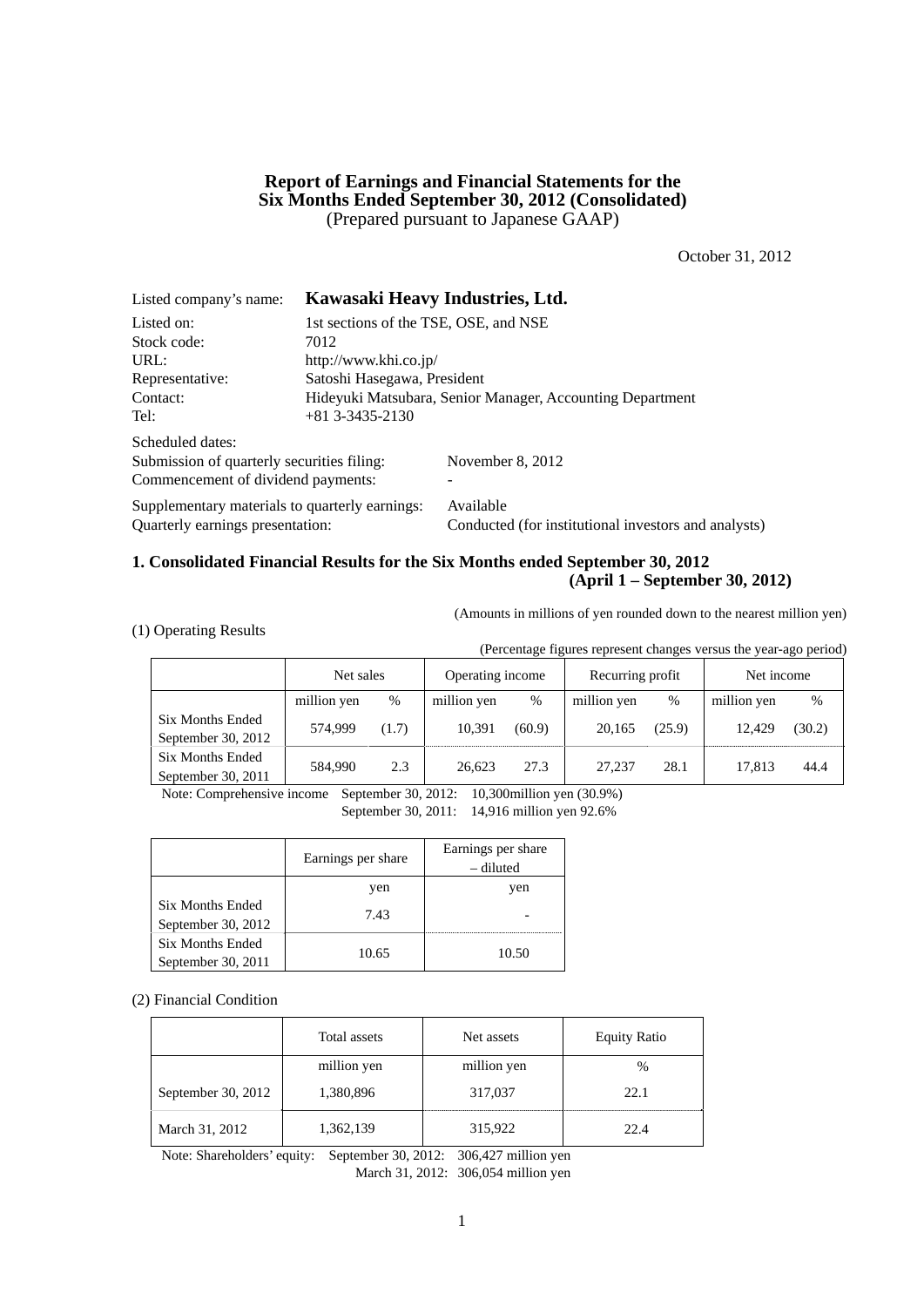## **2. Dividends**

|                                          | Dividend per share       |               |              |                  |           |  |
|------------------------------------------|--------------------------|---------------|--------------|------------------|-----------|--|
|                                          | End of first             | End of second | End of third | End of financial |           |  |
| Record date or term                      | quarter                  | quarter       | quarter      | vear             | Full year |  |
|                                          | yen                      | yen           | yen          | yen              | yen       |  |
| Year ended<br>March 31, 2012             | $\overline{\phantom{0}}$ | 0.00          | ۰            | 5.00             | 5.00      |  |
| Year ending<br>March 31, 2013            |                          | 0.00          |              |                  |           |  |
| Year ending March<br>31, 2013 (forecast) |                          |               |              | 5.00             | 5.00      |  |

Note: Revisions to the most recently announced dividend forecast: None

### **3. Forecast of Consolidated Earnings for the Year Ending March 31, 2013 (April 1, 2012 – March 31, 2013)**

(Percentage figures represent changes versus the year-ago period)

|           | Net sales   |       | Operating income |        | Net income<br>Recurring profit |               |             | Earnings per<br>share |       |
|-----------|-------------|-------|------------------|--------|--------------------------------|---------------|-------------|-----------------------|-------|
|           | million yen | $\%$  | million yen      | %      | million yen                    | $\frac{0}{0}$ | million yen | $\%$                  | yen   |
| Full year | 1.300.000   | (0.2) | 36,000           | (37.3) | 50,000                         | (21.4)        | 30,000      | 28.6                  | 17.94 |

Note: Revision to the most recently announced earnings forecast: Yes

For details, please see "Notice Concerning Revision of the Outlook for Performance for the Fiscal Year Ending March 31, 2013" announced today (October 31, 2012).

### **4. Notes**

1) Changes affecting the status of material subsidiaries (scope of consolidation): None

\*This refers to additions and removals of material subsidiaries to and from the consolidated group during the period. For further details, see "Changes affecting the status of material subsidiaries (scope of consolidation)" on page 9 in the Accompanying Materials.

2) Accounting procedures specific to preparation of quarterly consolidated financial statements: Yes \*For further details, see "Accounting procedures specific to preparation of quarterly consolidated financial statements" on page 9 in the Accompanying Materials.

3) Changes in accounting policies, changes in accounting estimates, and correction of errors

- (1) Changes in accounting policies in accord with revisions to accounting standards: Yes
- (2) Changes in accounting policies other than (1): None
- (3) Changes in accounting estimates: Yes
- (4) Correction of errors: None
- \*The above changes correspond to Article 10-5 in the "Ordinance on Terminology, Forms and Preparation Methods of Quarterly Consolidated Financial Statements." For further details, see "Changes in accounting policies, changes in accounting estimates, and correction of errors" on page 9 in the Accompanying Materials.

4) Number of shares issued and outstanding (common stock)

(1) Number of shares issued as of period-end (including treasury stock)

| September 30, 2012: | 1,671,892,659 shares |
|---------------------|----------------------|
| March 31, 2012:     | 1,671,892,659 shares |

(2) Number of shares held in treasury as of period-end September 30, 2012: 90,297 shares March 31, 2012: 77,126 shares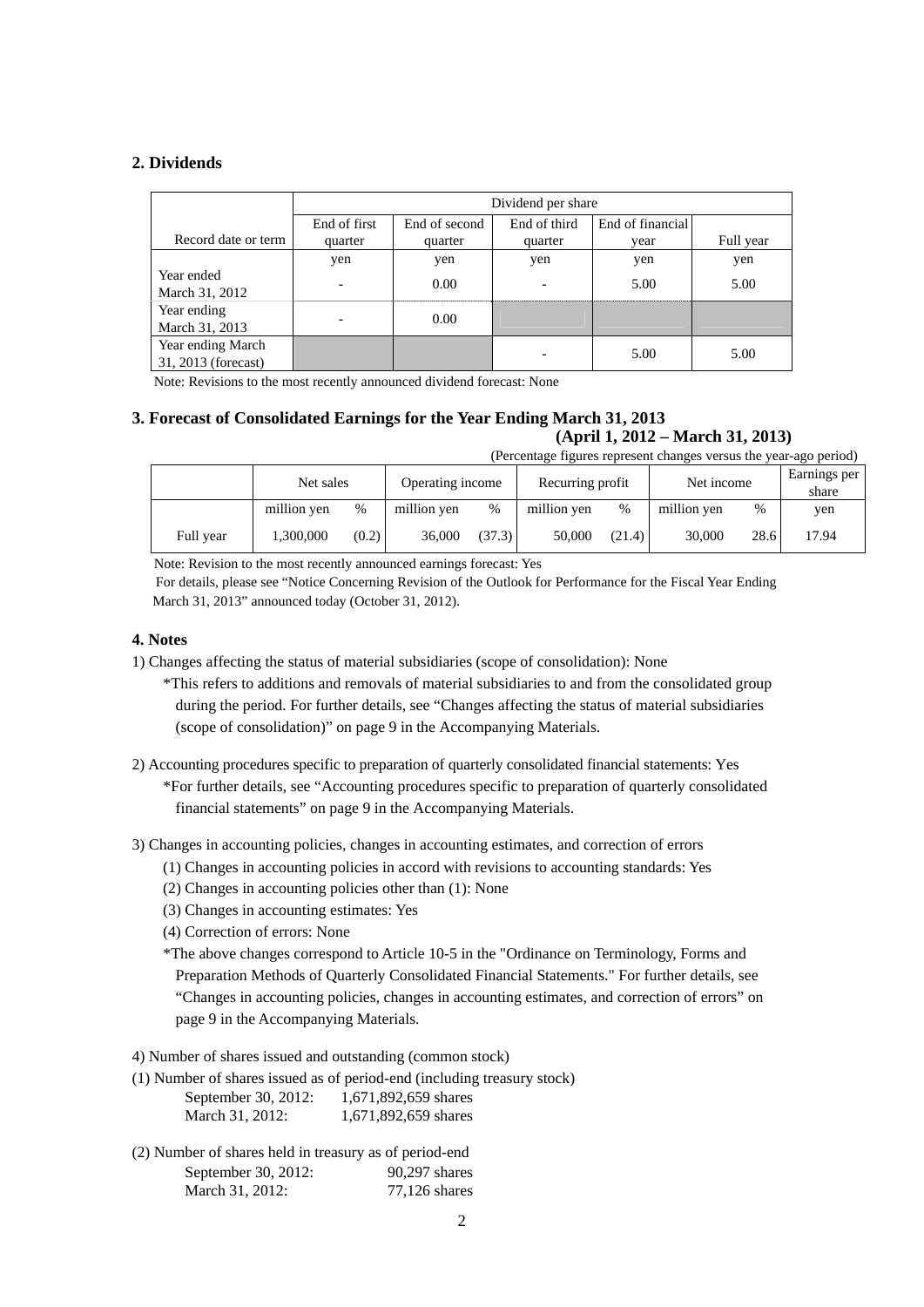(3) Average number of shares during respective periods Six months ended September 30, 2012: 1,671,809,081 shares Six months ended September 30, 2011: 1,671,112,605 shares

### **Quarterly review status**

This report is exempt from the quarterly review of accounts conducted in accord with Japan's Financial Instruments and Exchange Act. As of this report's publication, the quarterly review of the quarterly financial results had not been completed.

### **\*Appropriate Use of Financial Forecasts and Other Important Matters**

### *Forward-Looking Statements*

These materials contain various forward-looking statements and other forecasts regarding performance and other matters. Such statements are based on information available at the time of preparation. Actual results may differ from those expressed or implied by forward-looking statements due to a range of factors. For assumptions underlying earnings forecasts and other information regarding the use of such forecasts, refer to "Consolidated earnings outlook" on page 8 in the Accompanying Materials.

### *How to Obtain Supplementary Briefing Material on Quarterly Financial Results and Details of the Quarterly Financial Results Briefing*

The Company plans to conduct a briefing for institutional investors and analysts on Wednesday October 31, 2012, and to post the briefing material on quarterly financial results to be used for the briefing on TDnet and the Company's website simultaneously with the announcement of financial results.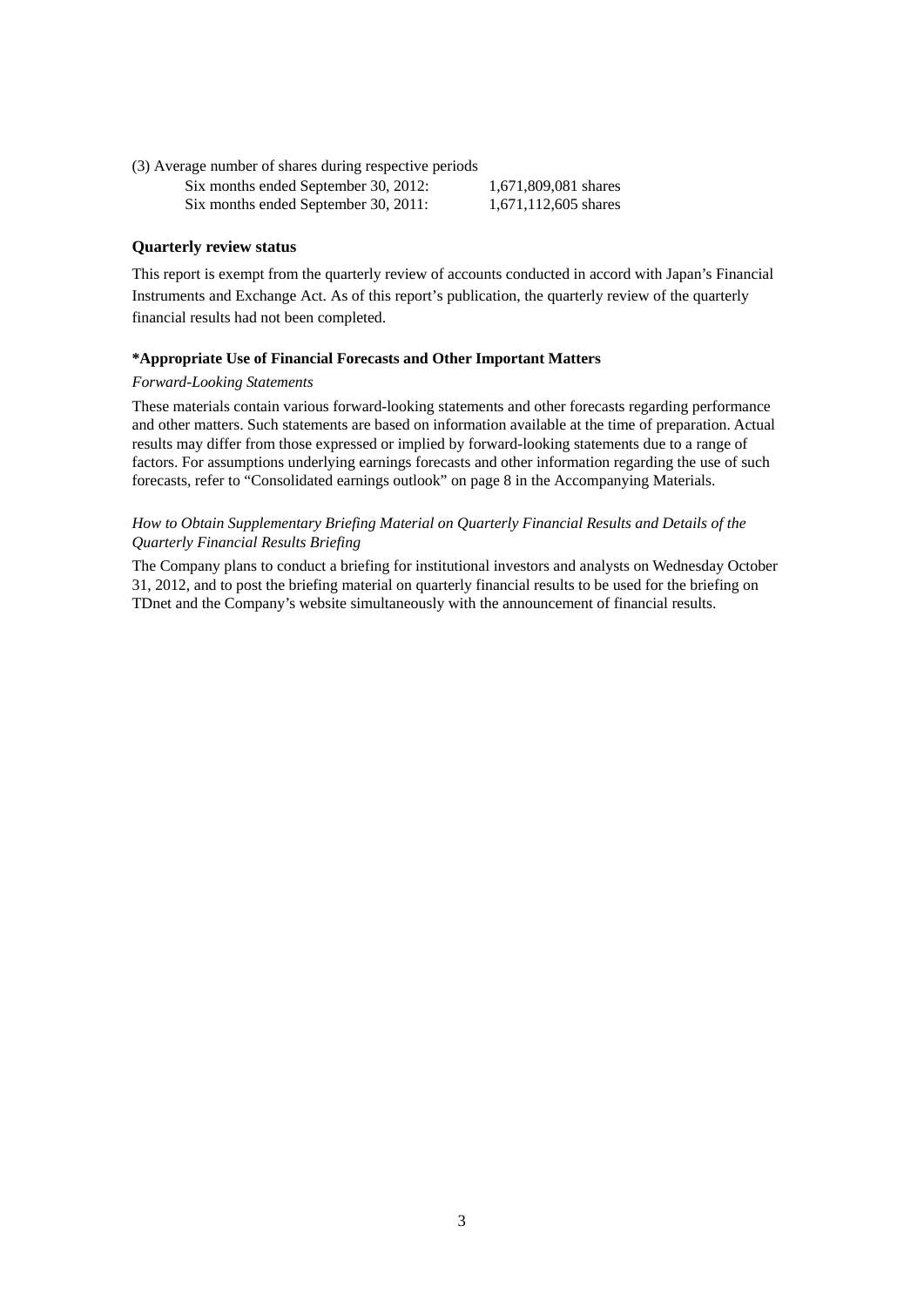# **Accompanying Materials – Contents**

| 1. Qualitative Information and Financial Statements                                              | 5  |
|--------------------------------------------------------------------------------------------------|----|
| (1) Consolidated operating results                                                               | 5  |
| (2) Consolidated financial position                                                              | 8  |
| (3) Consolidated earnings outlook                                                                | 8  |
| 2. Summary Information (Notes)                                                                   | 9  |
| (1) Changes affecting the status of material subsidiaries (scope of consolidation)               | 9  |
| (2) Accounting procedures specific to preparation of quarterly consolidated financial statements | 9  |
| (3) Changes in accounting policies, changes in accounting estimates, and correction of errors    | 9  |
| 3. Consolidated Financial Statements                                                             | 10 |
| (1) Consolidated balance sheets                                                                  | 10 |
| (2) Consolidated statements of income and comprehensive income                                   | 12 |
| (Consolidated statements of income for the six months ended September 30, 2012)                  | 12 |
| (Consolidated statements of comprehensive income for the six months ended September 30, 2012)    | 12 |
| (3) Consolidated cash flow statements                                                            | 13 |
| (4) Notes on the going-concern assumption                                                        | 14 |
| (5) Notes on significant changes in the amount of shareholders' equity                           | 14 |
| (6) Segment information and others                                                               | 14 |
| 4. Supplementary Information                                                                     | 15 |
| (1) Orders and sales                                                                             | 15 |
| (2) Net sales by geographic area                                                                 | 16 |
| (3) Supplementary information on earnings forecasts for the fiscal year ending March 31, 2013    | 17 |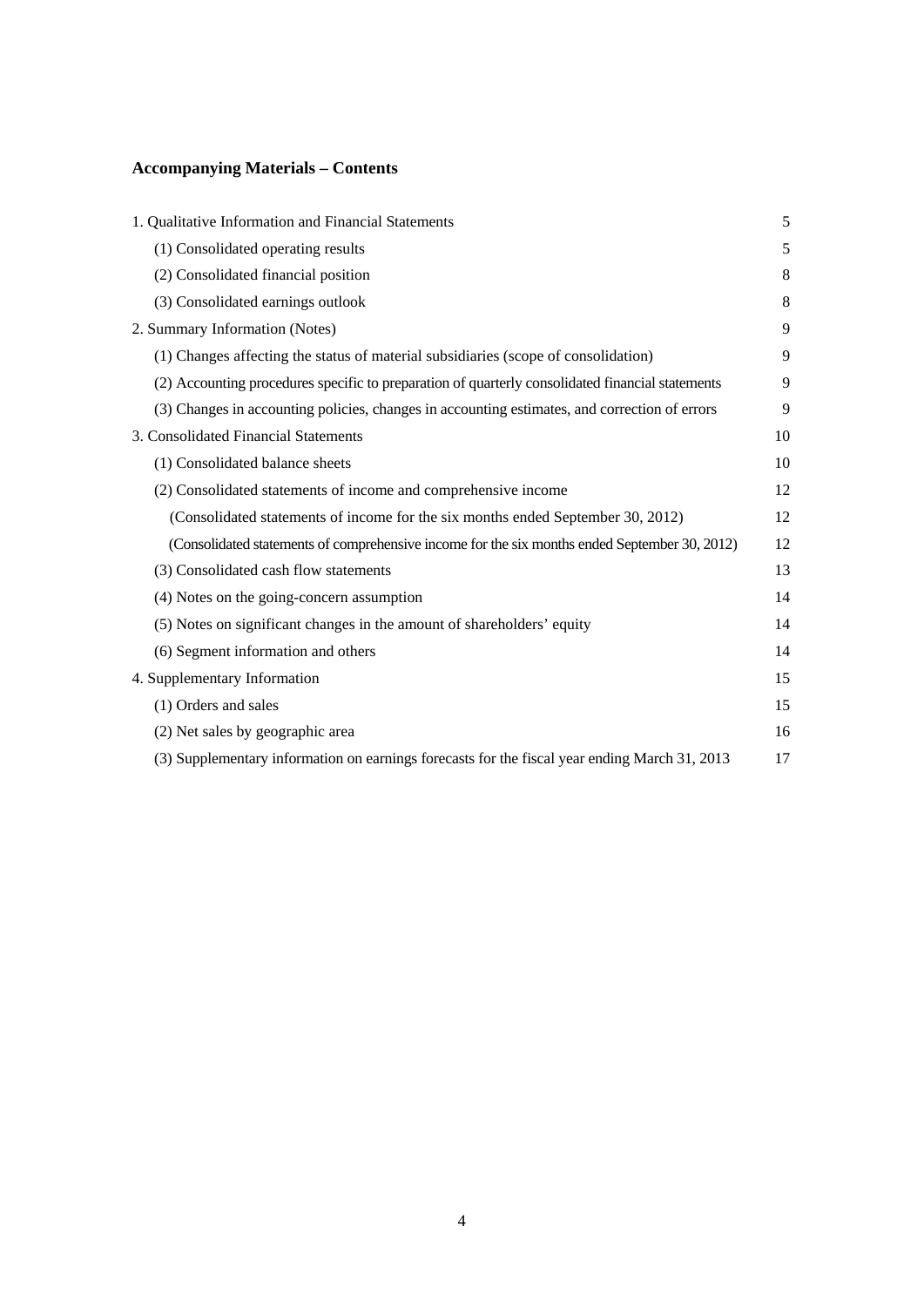# **1. Qualitative Information and Financial Statements**

# **(1) Consolidated operating results**

Although the global economy is expected to continue on a track to gradual recovery, the speed of recovery in developed countries remains slow due to uncertainties such as the financial problems and a continuing severe employment situation in the U.S. and debtor nation problems in Europe. In addition, the global economy is in danger of further downturn because of emerging countries that have led the global economy are also experiencing economic slowdown, with the economic growth rate of China expected to fall short of initial forecasts. The surrounding business environment is expected to remain tough due to currency movements that require caution.

In Japan, demand for reconstruction related to the Great East Japan Earthquake was moving into full swing, but its economy was faced with possible negative factors, including slowdown of export companies triggered by the prolongation of the yen's strength and the downward trend of the global economy. Meanwhile, the social roles by the Group, which is engaged in various key infrastructures, have become increasingly important amid mounting interest in the future of energy.

Under such business environment, overall orders received by the Group increased for the first half of the fiscal year ending March 2013 because greater orders for the Rolling Stock and Aerospace segments offset fewer orders for the Precision Machinery and other segments. Many business segments of the Group posted year-on-year decreases in sales and profits. Overall sales fell chiefly due to decreases in the Precision Machinery caused by economic slowdown in China and Plant & Infrastructure segments, despite increases in the Aerospace and other segments. Overall profits declined owing to lower profits in the Precision Machinery and Rolling Stock segments, despite rises in profits in the Aerospace and other segments.

As a result, in the second quarter under review, orders received increased ¥16.9 billion year on year to ¥503.4 billion on a consolidated basis. Net sales decreased ¥9.9 billion to ¥574.9 billion. Operating income dropped ¥16.2 billion to ¥10.3 billion, recurring profit declined ¥7.0 billion to ¥20.1 billion, and net income fell ¥5.3 billion to ¥12.4 billion.

Consolidated segment information for the first half of the fiscal year is summarized below.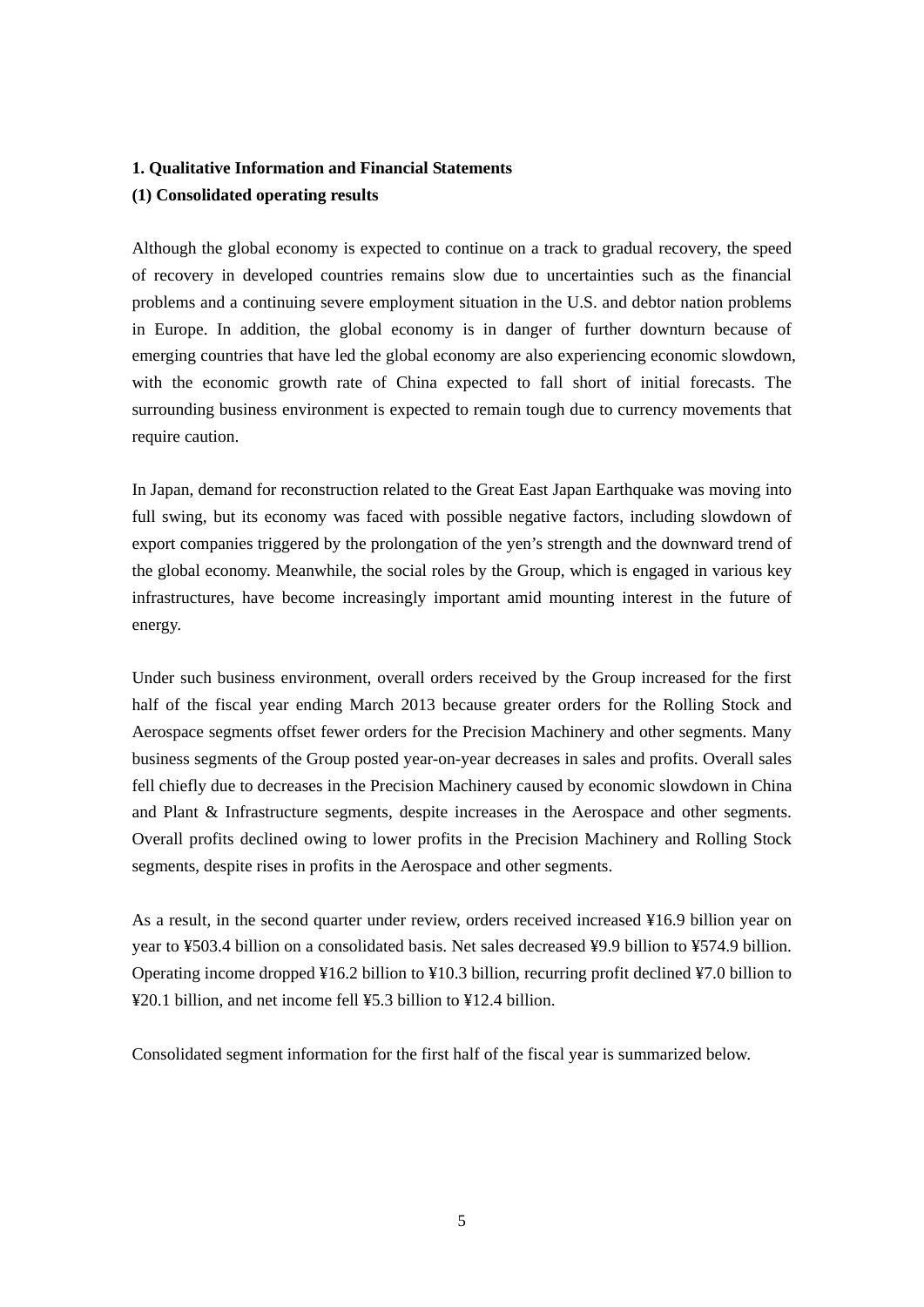### **Segment Information**

|                           | Six months ended September 30 |                     |                     |                                  |                          | Orders received |  |  |
|---------------------------|-------------------------------|---------------------|---------------------|----------------------------------|--------------------------|-----------------|--|--|
|                           | 2011                          |                     | 2012                | Six months ended<br>September 30 |                          |                 |  |  |
| Segment                   | Net<br>sales                  | Operating<br>income | <b>Net</b><br>sales | Operating<br>income              | 2011                     | 2012            |  |  |
| Ship & Offshore Structure | 53.1                          | 0.5                 | 45.8                | 1.0                              | 24.6                     | 37.8            |  |  |
| <b>Rolling Stock</b>      | 55.3                          | 1.1                 | 51.4                | (3.1)                            | 42.1                     | 66.9            |  |  |
| Aerospace                 | 87.4                          | 3.0                 | 109.1               | 4.3                              | 67.5                     | 91.0            |  |  |
| Gas Turbine & Machinery   | 84.7                          | 3.9                 | 93.2                | 3.2                              | 79.7                     | 65.4            |  |  |
| Plant & Infrastructure    | 56.2                          | 6.7                 | 46.4                | 3.1                              | 46.8                     | 51.3            |  |  |
| Motorcycle & Engine       | 106.2                         | (2.3)               | 103.9               | (2.2)                            | 106.2                    | 103.9           |  |  |
| Precision Machinery       | 85.2                          | 14.5                | 67.0                | 4.9                              | 91.1                     | 55.6            |  |  |
| Other                     | 56.4                          | 1.8                 | 57.9                | 0.6                              | 55.1                     | 58.1            |  |  |
| Adjustments               | $\overline{\phantom{a}}$      | (2.7)               |                     | (1.7)                            | $\overline{\phantom{a}}$ |                 |  |  |
| Total                     | 584.9                         | 26.6                | 574.9               | 10.3                             | 513.4                    | 530.4           |  |  |

Segment net sales, operating income, and orders received (billions of yen)

Note: Net sales include only sales to external customers.

### **Ship & Offshore Structure**

Orders received increased ¥13.2 billion from a year earlier to ¥37.8 billion on a consolidated basis, due to the receipt of orders for four ships, including an LNG carrier.

Net sales decreased ¥7.3 billion to ¥45.8 billion, owing to a fall in construction of Cape size bulk carriers, despite a growth in construction of liquefied gas carriers such as an LNG carrier and an LPG carrier.

Operating income increased ¥0.4 billion from a year ago to ¥1.0 billion due to a decrease in provision for losses on construction contracts, despite of a decline in sales.

# **Rolling Stock**

Orders received totaled ¥66.9 billion on a consolidated basis, up ¥24.8 billion year on year, primarily thanks to the receipt of orders from Taiwan for high-speed rail cars and from Singapore for subway cars.

Net sales were ¥51.4 billion, down ¥3.8 billion year on year, due to a decrease in sales overseas, although sales rose in Japan because of a rise in sales to JR companies.

Operating income and loss deteriorated ¥4.2 billion from a year ago to an operating loss of ¥3.1 billion, affected by provision for losses on construction contracts for a certain overseas project.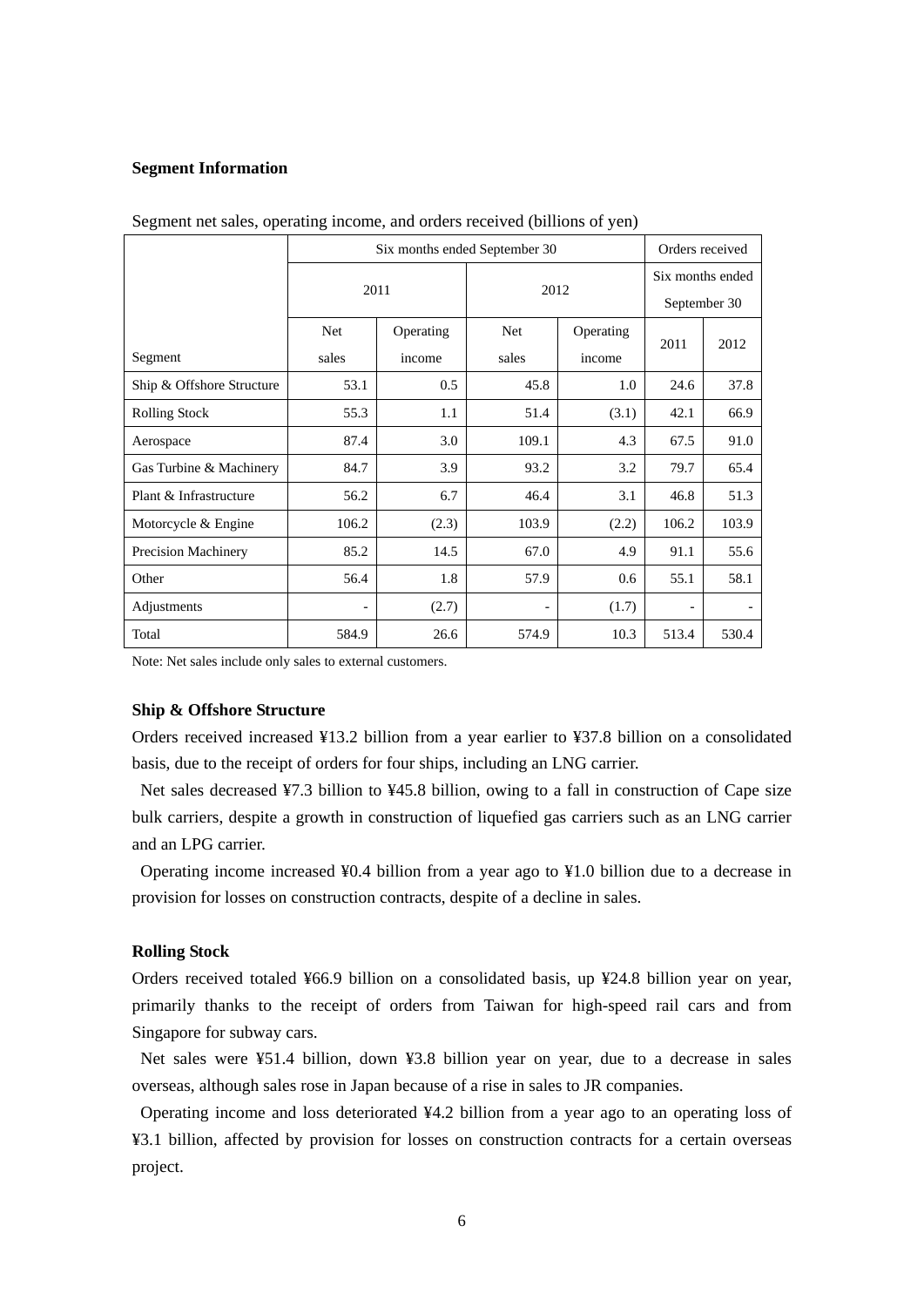### **Aerospace**

Orders received increased ¥23.4 billion from the previous fiscal year to ¥91.0 billion on a consolidated basis, mainly due to rises in orders from Japan's Ministry of Defense and orders from Boeing for component parts for the Boeing 777 and 787.

Net sales jumped ¥21.6 billion to ¥109.1 billion, thanks to an increase in sales to the Ministry of Defense, including C-2 transport aircraft, and a rise in sales to Boeing of component parts for the Boeing 787. In addition, sales of component parts for the Boeing 777 continued to be robust.

Operating income improved ¥1.3 billion from a year earlier to ¥4.3 billion, largely because of increased sales and reduced costs.

### **Gas Turbine & Machinery**

Orders received totaled ¥65.4 billion on a consolidated basis, down ¥14.2 billion from a year earlier, when a large order for the construction of a gas engine power plant was received, despite larger orders for component parts for commercial aircraft jet engines.

Net sales increased ¥8.4 billion from a year earlier to ¥93.2 billion, buoyed by increases in sales of industrial gas turbines, gas engines and component parts for commercial aircraft jet engines, despite a decrease in sales of turbine facilities.

Operating income was ¥3.2 billion, down ¥0.6 billion, primarily affected by higher R&D expenses.

# **Plant & Infrastructure**

Orders received increased ¥4.5 billion year on year to ¥51.3 billion on a consolidated basis, thanks to the receipt of orders for cryogenic tanks and such like for the Ichthys LNG project.

Net sales declined ¥9.8 billion to ¥46.4 billion, owing to a drop in large orders from overseas, although sales of LNG storage tanks continued to be strong, and sales of conveying facilities and municipal refuse incineration plants went up.

Operating income decreased ¥3.5 billion to ¥3.1 billion, due to falls in sales and profitability.

### **Motorcycle & Engine**

Net sales were ¥103.9 billion, down ¥2.2 billion from a year earlier, hurt by a sharp drop in sales of motorcycles in Europe and the yen's sharp climb against the euro, despite an increase in sales of motorcycles for emerging countries such as Indonesia.

Operating loss remained almost unchanged at ¥2.2 billion.

### **Precision Machinery**

Orders received sharply decreased ¥35.5 billion from a year ago to ¥55.6 billion on a consolidated basis, due to a substantial decline in orders for hydraulic equipment to the construction machinery market in emerging countries, mainly China.

Net sales fell ¥18.1 billion to ¥67.0 billion, owing to a drop in sales of hydraulic equipment to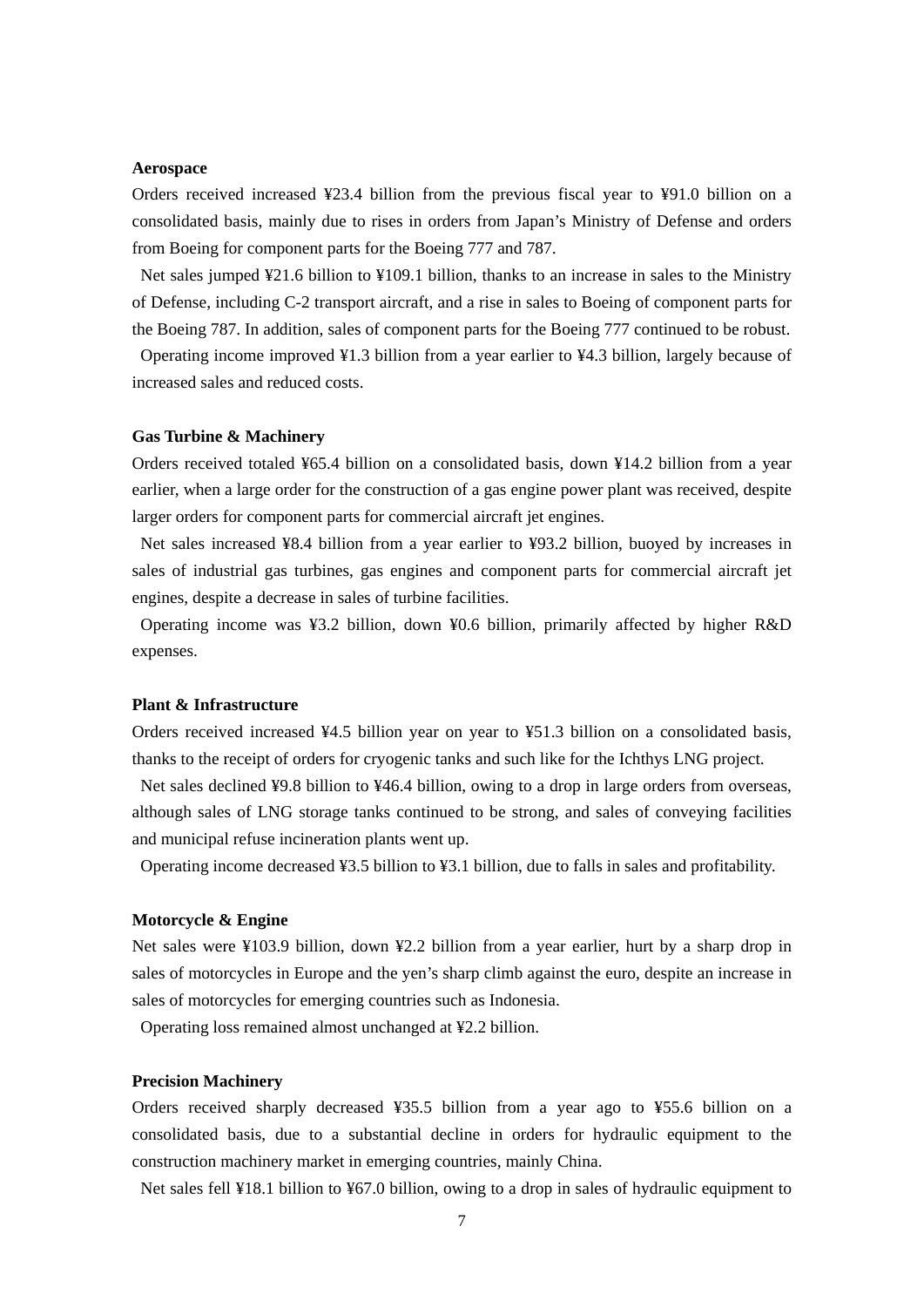the construction machinery market in emerging countries, mainly China.

Operating income sharply declined ¥9.5 billion to ¥4.9 billion, because of lower sales and an increase in fixed expenses caused by capital spending in previous years.

### **Other Operations**

Net sales totaled ¥57.9 billion, up ¥1.4 billion from the previous fiscal year. Operating income was ¥0.6 billion, down ¥1.1 billion.

# **(2) Consolidated financial position**

At the end of the first half under review, total assets stood at ¥1,380.8 billion on a consolidated basis, up ¥18.7 billion from the previous fiscal year, reflecting a decrease in trade receivables, an increase in inventories resulting from progress toward completion of construction jobs, and an increase in property, plant and equipment due to capital investment and investments in Dalian COSCO KHI Shipbuilding Engineering Co., Ltd. Liabilities were ¥1,063.8 billion, up ¥17.6 billion, due to rises in commercial paper, corporate bonds and advances from customers, despite a fall in trade payables. Interest-bearing debt was ¥472.3 billion, up ¥65.1 billion. Net assets were ¥317.0 billion, up ¥1.1 billion, reflecting payment of dividends and the booking of net income.

#### **(3) Consolidated earnings outlook**

Although the global economy is expected to continue on a track to gradual recovery, the speed of recovery in developed countries remains slow due to uncertainties such as the financial problems and a continuing severe employment situation in the U.S. and debtor nation problems in Europe. In addition, the global economy is in danger of further downturn because of emerging countries that have led the global economy are also experiencing economic slowdown, with the economic growth rate of China expected to fall short of initial forecasts. The surrounding business environment is expected to remain tough due to currency movements that require caution.

As a result of the review of the earnings outlook for the current year in light of such business circumstances, overall net sales are expected to decrease ¥80.0 billion from the forecasts announced previously to ¥1,300.0 billion on a consolidated basis, due to a sharp decline in sales at the Precision Machinery segment, which is experiencing a low demand for hydraulic equipment for construction machinery in emerging countries, and to a decrease in sales for the Motorcycle  $\&$ Engine segment as a result of the strong yen and economic slowdown in developed countries.

Although profits at the Ship & Offshore Structure segment exceed the initial forecasts, consolidated operating income is expected to decrease ¥16.0 billion from the forecasts announced previously to ¥36.0 billion, due to decreased sales and provision of loss on construction contracts for a certain overseas project at the Rolling Stock segment. Consolidated recurring profit is expected to decrease ¥6.0 billion from the forecasts announced previously to ¥50.0 billion because non-operating income and loss is expected to improve due to a turnaround in exchange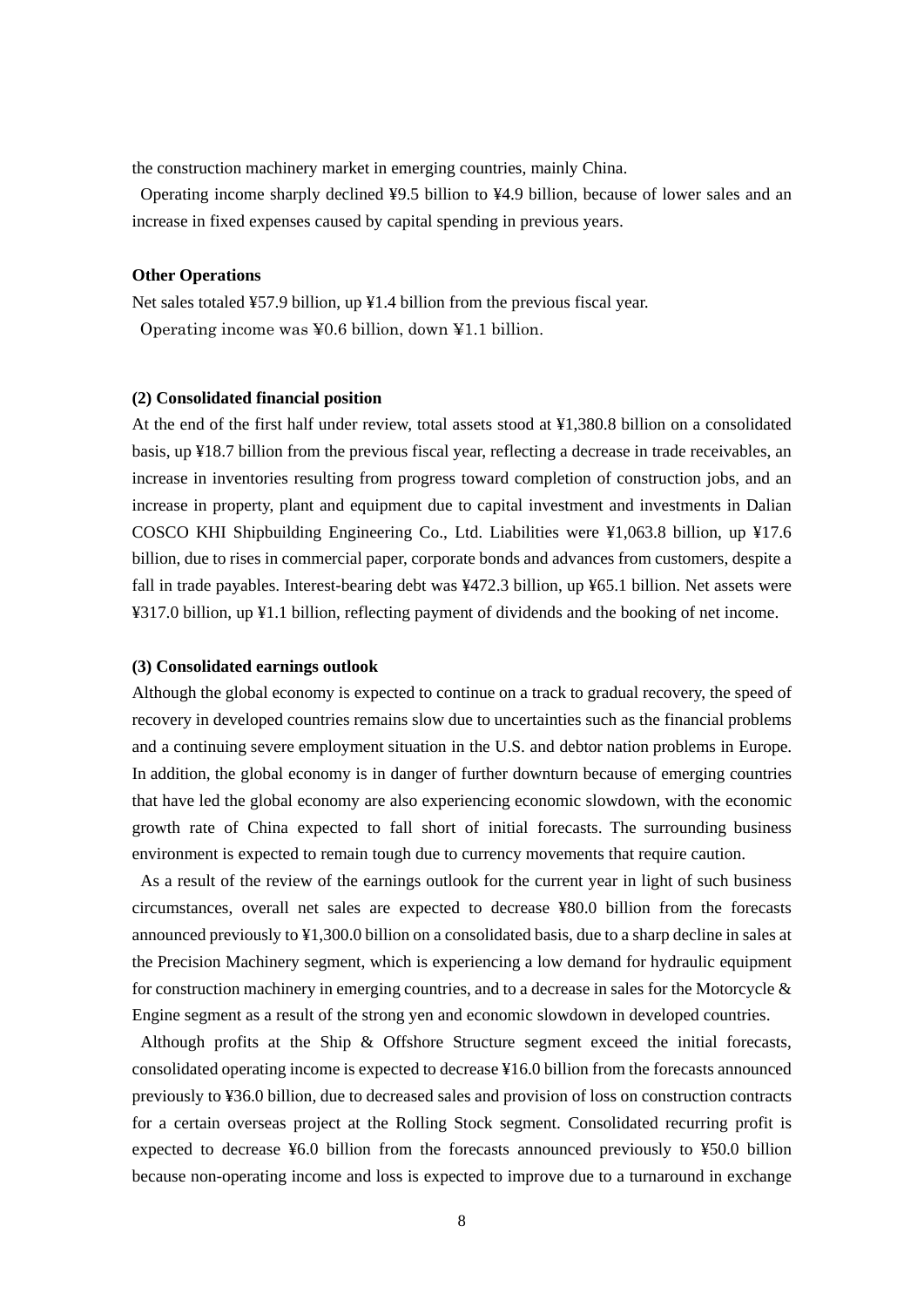gains on forward exchange contracts as well as equity method income. In addition, consolidated net income is forecasted to decrease ¥4.0 billion from the forecasts announced previously to ¥30.0 billion.

For details, please see "Notice Concerning Revision of the Outlook for Performance for the Fiscal Year Ending March 31, 2013" announced today (October 31, 2012).

The Company's earnings forecasts assume exchange rates of ¥80 to the US dollar and ¥100 to the euro.

### **2. Summary Information (Notes)**

#### **(1) Changes affecting the status of material subsidiaries (scope of consolidation)**

Not applicable

### **(2) Accounting procedures specific to preparation of quarterly consolidated financial statements**

The Company calculates tax expense by rationally estimating its effective tax rate after application of deferred-tax accounting to pretax net income for the fiscal year, which includes the second quarter under review, and multiplying quarterly pretax net income by said estimated effective tax rate. If unable to use the estimated effective tax rate, the Company calculates tax expense by multiplying the statutory effective tax rate by quarterly pretax net income adjusted to reflect material differences other than temporary differences.

Income taxes are reported inclusive of income tax adjustments.

# **(3) Changes in accounting policies, changes in accounting estimates, and correction of errors**

#### *Change in depreciation method*

In accordance with the revision to the Corporate Tax Law, from the first quarter under review, the Company and its domestic consolidated subsidiaries have changed the depreciation method for property, plant and equipment acquired on or after April 1, 2012 to the method stipulated in the revised Corporate Tax Law.

As a result, operating income, recurring profit and income before income taxes and minority interests for the first half under review increased ¥299 million respectively.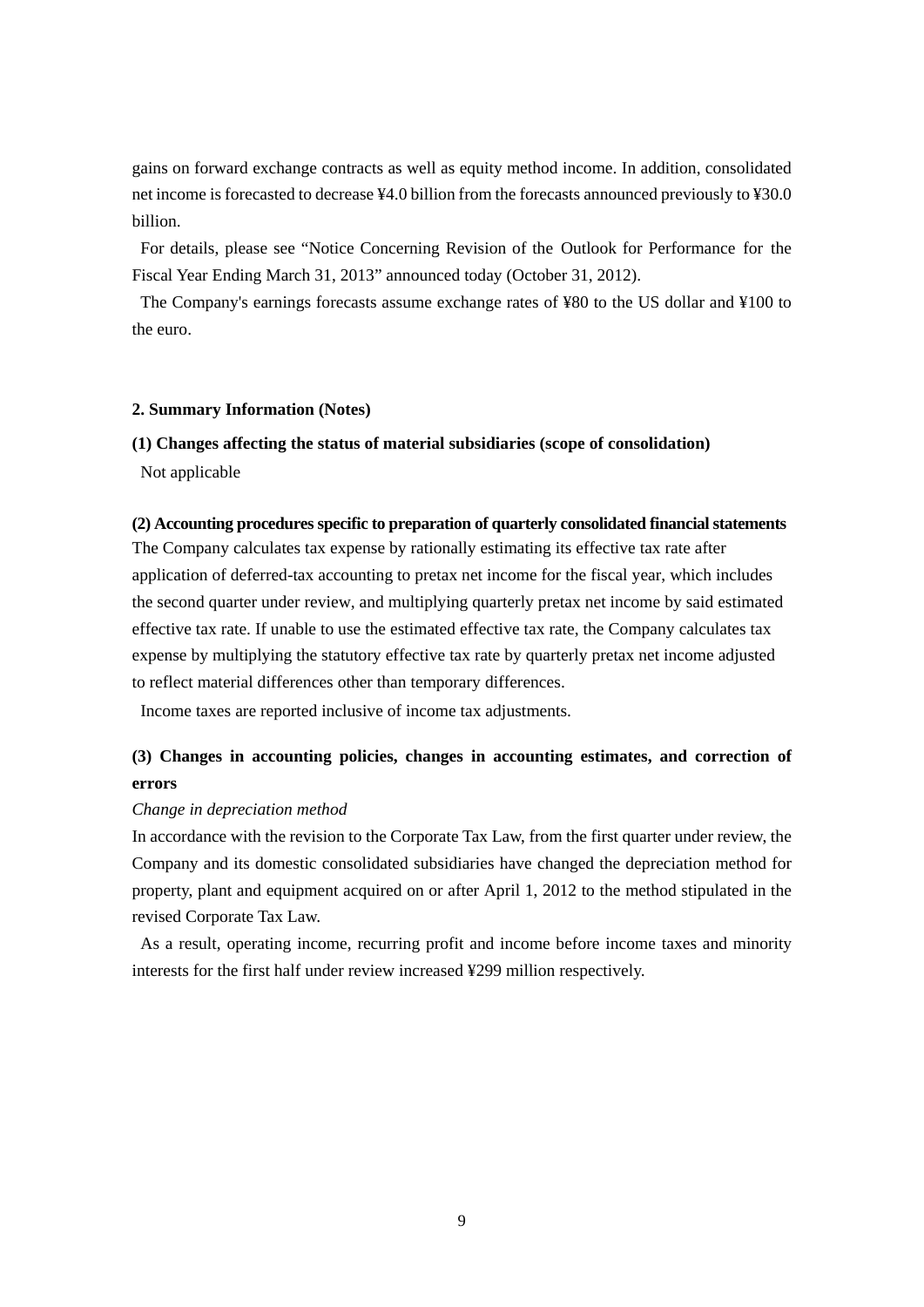# **3. Consolidated Financial Statements**

# **(1) Consolidated balance sheets**

|                                                |                | Millions of yen    |
|------------------------------------------------|----------------|--------------------|
|                                                | As of          | Six months ended   |
|                                                | March 31, 2012 | September 30, 2012 |
| <b>Assets</b>                                  |                |                    |
| Current assets                                 |                |                    |
| Cash on hand and in banks                      | 34,316         | 28,798             |
| Trade receivables                              | 404,054        | 361,806            |
| Merchandise and finished products              | 53,558         | 57,157             |
| Work in process                                | 300,224        | 336,025            |
| Raw materials and supplies                     | 88,113         | 86,079             |
| Other current assets                           | 90,174         | 88,600             |
| Allowance for doubtful receivables             | (3,255)        | (3,166)            |
| Total current assets                           | 967,186        | 955,301            |
| Fixed assets                                   |                |                    |
| Net property, plant and equipment              | 274,750        | 285,433            |
| Intangible assets                              |                |                    |
| Goodwill                                       | 300            | 130                |
| Other                                          | 18,485         | 18,305             |
| Total intangible assets                        | 18,786         | 18,436             |
| Investments and other assets                   |                |                    |
| Other                                          | 102,356        | 122,832            |
| Allowance for doubtful receivables             | (940)          | (1,107)            |
| Total investments and other assets             | 101,416        | 121,725            |
| Total fixed assets                             | 394,953        | 425,594            |
| <b>Total assets</b>                            | 1,362,139      | 1,380,896          |
|                                                |                |                    |
| <b>Liabilities</b>                             |                |                    |
| Current liabilities                            |                |                    |
| Trade payables                                 | 310,775        | 272,206            |
| Short-term debt                                | 137,568        | 146,990            |
| Income taxes payable                           | 4,627          | 3,306              |
| <b>Accrued bonuses</b>                         | 20,582         | 15,558             |
| Provision for losses on construction contracts | 30,977         | 27,242             |
| Other provisions                               | 7,128          | 5,759              |
| Advances from customers                        | 99,050         | 111,718            |
| Other                                          | 85,291         | 110,230            |
| Total current liabilities                      | 696,002        | 693,014            |
|                                                |                |                    |
| Long-term liabilities                          |                |                    |
| Bonds payable                                  | 60,000         | 80,000             |
| Long-term debt                                 | 198,737        | 199,420            |
| Employees' retirement and severance benefits   | 75,052         | 72,585             |
| Other provisions                               | 4,192          | 3,811              |
| Other                                          | 12,232         | 15,027             |
| Total long-term liabilities                    | 350,214        | 370,844            |
| <b>Total liabilities</b>                       | 1,046,216      | 1,063,859          |
|                                                |                |                    |
| <b>Net assets</b>                              |                |                    |
| Shareholders' equity                           |                |                    |
| Common stock                                   | 104,484        | 104,484            |
| Capital surplus                                | 54,393         | 54,393             |
| Retained earnings                              | 176,414        | 180,093            |
| Treasury stock                                 | (22)           | (25)               |
| Total shareholders' equity                     | 335,270        | 338,947            |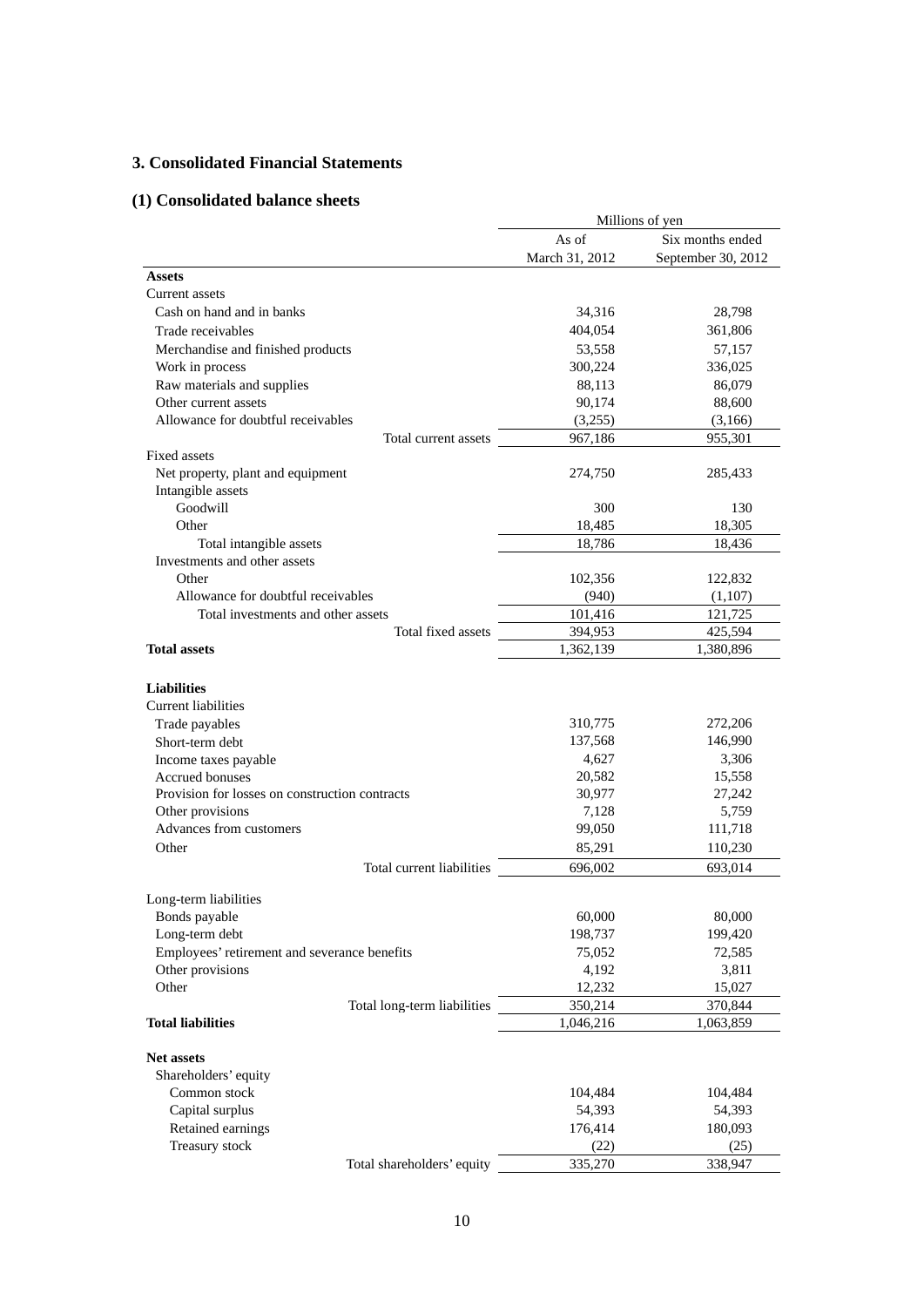| Accumulated other comprehensive income                  |           |           |
|---------------------------------------------------------|-----------|-----------|
| Net unrealized gains (losses) on securities, net of tax | 3,989     | 1,653     |
| Deferred gains (losses) on hedges                       | 246       | 2,579     |
| Foreign currency translation adjustments                | (33, 451) | (36,753)  |
| Total accumulated other comprehensive income            | (29,215)  | (32,520)  |
| Minority interests                                      | 9.868     | 10,610    |
| <b>Total net assets</b>                                 | 315,922   | 317,037   |
| Total liabilities and net assets                        | 1,362,139 | 1,380,896 |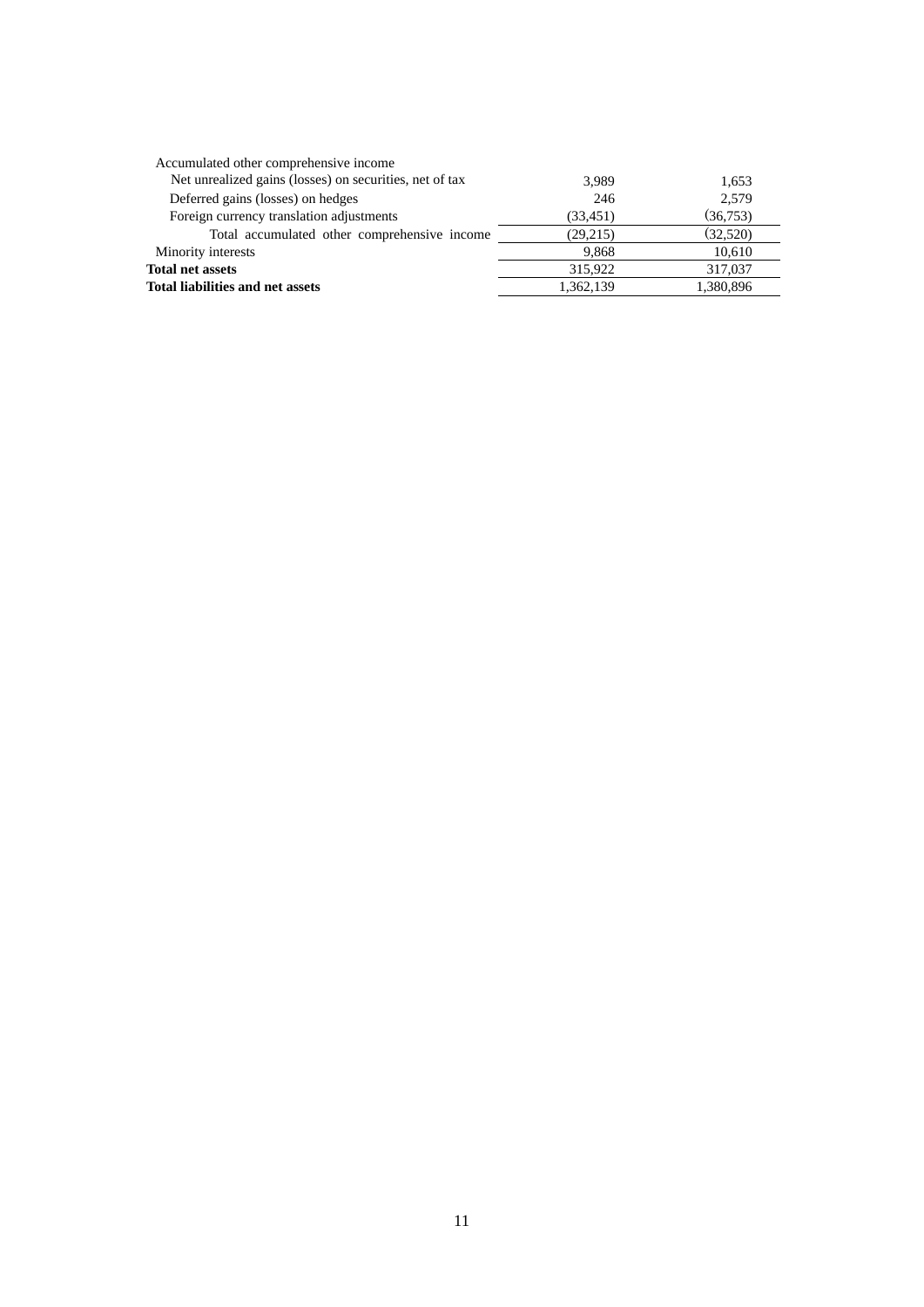# (**2) Consolidated statements of income and comprehensive income**

# **Consolidated statements of income**

|                                                                  | Millions of yen                        |                                        |  |  |
|------------------------------------------------------------------|----------------------------------------|----------------------------------------|--|--|
|                                                                  | Six months ended<br>September 30, 2011 | Six months ended<br>September 30, 2012 |  |  |
| Net sales                                                        | 584,990                                | 574,999                                |  |  |
| Cost of sales                                                    | 485,826                                | 488,593                                |  |  |
| Gross profit                                                     | 99,164                                 | 86,406                                 |  |  |
| Selling, general and administrative expenses                     |                                        |                                        |  |  |
| Salaries and benefits                                            | 19,896                                 | 20,683                                 |  |  |
| R&D expenses                                                     | 16,228                                 | 18,203                                 |  |  |
| Provision for doubtful accounts                                  |                                        | 269                                    |  |  |
| Other                                                            | 36,416                                 | 36,858                                 |  |  |
| Total selling, general and administrative expenses               | 72,541                                 | 76,014                                 |  |  |
| Operating income                                                 | 26,623                                 | 10,391                                 |  |  |
| Non-operating income                                             |                                        |                                        |  |  |
| Interest income                                                  | 701                                    | 836                                    |  |  |
| Dividend income                                                  | 377                                    | 285                                    |  |  |
| Equity in income of non-consolidated subsidiaries and affiliates | 4,833                                  | 5,920                                  |  |  |
| Foreign exchange gain, net                                       |                                        | 3,581                                  |  |  |
| Other                                                            | 2,396                                  | 3,120                                  |  |  |
| Total non-operating income                                       | 8,308                                  | 13,744                                 |  |  |
| Non-operating expenses                                           |                                        |                                        |  |  |
| Interest expense                                                 | 2,255                                  | 2,073                                  |  |  |
| Foreign exchange loss, net                                       | 2,990                                  |                                        |  |  |
| Loss on valuation of securities                                  | 7                                      | 86                                     |  |  |
| Other                                                            | 2,442                                  | 1,809                                  |  |  |
| Total non-operating expenses                                     | 7,694                                  | 3,969                                  |  |  |
| Recurring profit                                                 | 27,237                                 | 20,165                                 |  |  |
| <b>Extraordinary losses</b>                                      |                                        |                                        |  |  |
| Loss on impairment of fixed assets                               | 924                                    |                                        |  |  |
| Total extraordinary losses                                       | 924                                    | $\overline{\phantom{a}}$               |  |  |
| Income before income taxes and minority interests                | 26,312                                 | 20,165                                 |  |  |
| Income taxes                                                     | 7,254                                  | 6,629                                  |  |  |
| Income before minority interests                                 | 19,058                                 | 13,536                                 |  |  |
| Minority interests in net income of consolidated subsidiaries    | 1,245                                  | 1,107                                  |  |  |
| Net income (loss)                                                | 17,813                                 | 12,429                                 |  |  |

# **Consolidated statements of comprehensive income**

|                                                                                        | Millions of yen                        |                                        |  |
|----------------------------------------------------------------------------------------|----------------------------------------|----------------------------------------|--|
|                                                                                        | Six months ended<br>September 30, 2011 | Six months ended<br>September 30, 2012 |  |
| Income before minority interests                                                       | 19,058                                 | 13,536                                 |  |
| Other comprehensive income                                                             |                                        |                                        |  |
| Net unrealized gains (losses) on securities, net of tax                                | (1,175)                                | (2,362)                                |  |
| Deferred gains (losses) on hedges                                                      | 153                                    | 2,331                                  |  |
| Foreign currency translation adjustments                                               | (3,680)                                | (2,519)                                |  |
| Share of other comprehensive income of associates accounted for<br>using equity method | 561                                    | (685)                                  |  |
| Total other comprehensive income                                                       | (4,141)                                | (3,236)                                |  |
| Comprehensive Income attributable to:                                                  | 14,916                                 | 10,300                                 |  |
| Owners of the parent company                                                           | 13,550                                 | 9,124                                  |  |
| Minority interests                                                                     | 1,366                                  | 1.176                                  |  |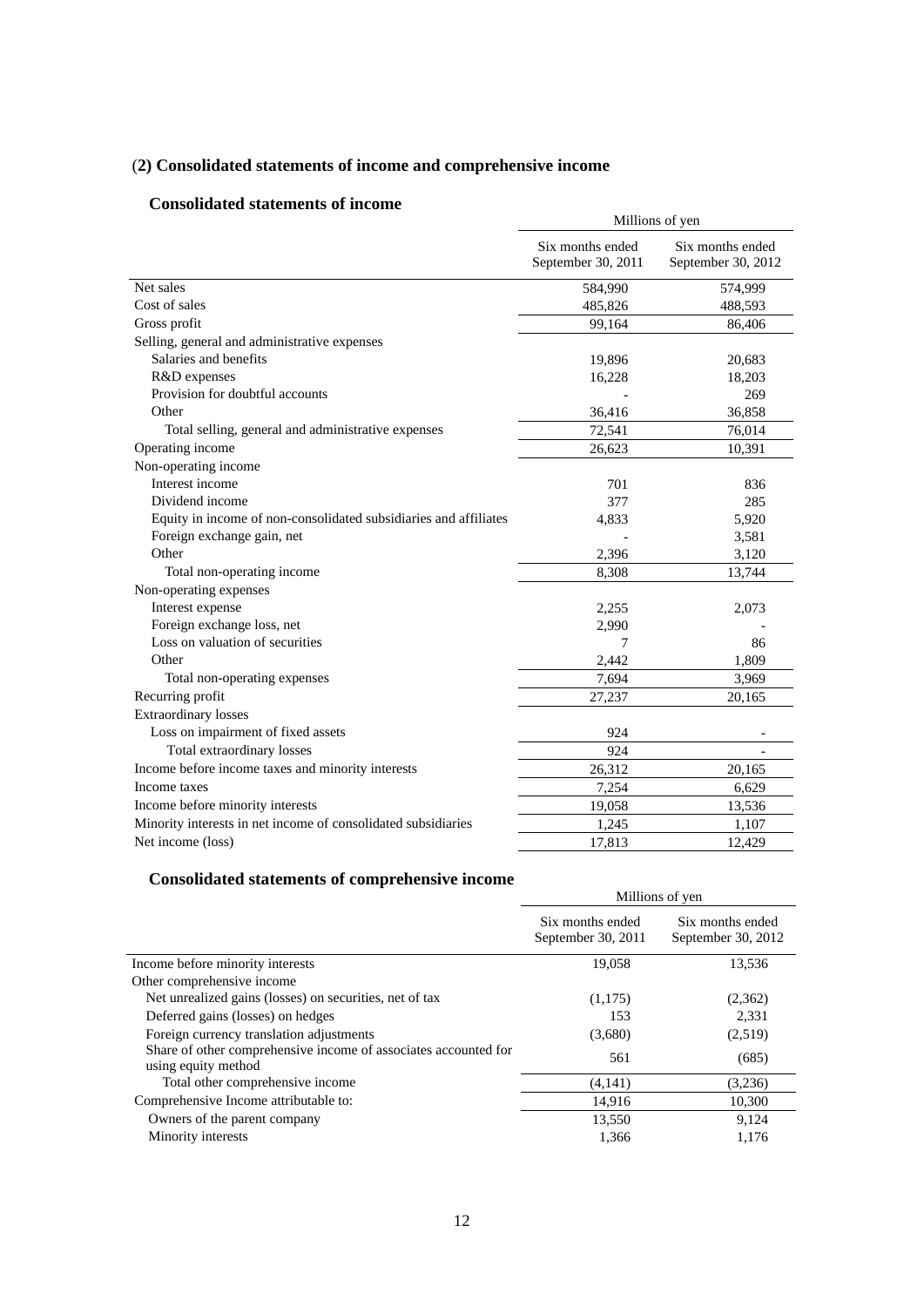# **(3) Consolidated cash flow statements**

|                                                                                                       | Millions of yen                        |                                        |  |  |
|-------------------------------------------------------------------------------------------------------|----------------------------------------|----------------------------------------|--|--|
|                                                                                                       | Six months ended<br>September 30, 2011 | Six months ended<br>September 30, 2012 |  |  |
| Cash flow from operating activities                                                                   |                                        |                                        |  |  |
| Income before income taxes and minority interests                                                     | 26,312                                 | 20,165                                 |  |  |
| Depreciation and amortization                                                                         | 22,312                                 | 21,921                                 |  |  |
| Loss on impairment of fixed assets                                                                    | 924                                    |                                        |  |  |
| Increase (decrease) in provision                                                                      | (3,927)                                | (12, 176)                              |  |  |
| Interest and dividend income                                                                          | (1,078)                                | (1,121)                                |  |  |
| Interest expense                                                                                      | 2,255                                  | 2,073                                  |  |  |
| Loss (gain) on valuation of securities                                                                | 7                                      | 86                                     |  |  |
| Equity in income non-consolidated subsidiaries and affiliates                                         | (4, 833)                               | (5,920)                                |  |  |
| (Increase) decrease in trade receivables                                                              | 73,204                                 | 34,414                                 |  |  |
| (Increase) decrease in inventories                                                                    | (28, 528)                              | (43,390)                               |  |  |
| Increase (decrease) in trade payables                                                                 | (58, 568)                              | (40, 727)                              |  |  |
| Increase (decrease) in advances from customers                                                        | 13,350                                 | 14,120                                 |  |  |
| Other                                                                                                 | (434)                                  | (1, 362)                               |  |  |
| Subtotal                                                                                              | 40,995                                 | (11, 916)                              |  |  |
| Cash received for interest and dividends                                                              | 1,063                                  | 1,160                                  |  |  |
| Cash paid for interest                                                                                | (2,298)                                | (2,029)                                |  |  |
| Cash paid for income taxes                                                                            | (7, 188)                               | (6,701)                                |  |  |
| Net cash provided by operating activities                                                             | 32,572                                 | (19, 487)                              |  |  |
| Cash flow from investing activities                                                                   |                                        |                                        |  |  |
| Acquisition of property, plant, equipment and intangible assets                                       | (33,176)                               | (32,298)                               |  |  |
| Proceeds from sales of property, plant, equipment and intangible<br>assets                            | 155                                    | 275                                    |  |  |
| Acquisition of investments in securities                                                              | (34)                                   | (489)                                  |  |  |
| Proceeds from sales of investments in securities                                                      | 5                                      | 794                                    |  |  |
| Acquisition of investments in subsidiaries of affiliate                                               | (526)                                  | (12, 331)                              |  |  |
| Payments for lease and guarantee deposits                                                             |                                        | (1,152)                                |  |  |
| Decrease (Increase) in short-term loans receivable                                                    | 25                                     | (375)                                  |  |  |
| Additions to long-term loans receivable                                                               | (35)                                   | (41)                                   |  |  |
| Proceeds from collection of long-term loans receivable                                                | 43                                     | 48                                     |  |  |
| Other                                                                                                 | 857                                    | (601)                                  |  |  |
| Net cash used for investing activities                                                                | (32, 686)                              | (46, 172)                              |  |  |
| Cash flow from financing activities                                                                   |                                        |                                        |  |  |
| Net increase (decrease) in short-term debt                                                            | (4, 416)                               | 51,342                                 |  |  |
| Proceeds from long-term debt                                                                          | 8,741                                  | 24,327                                 |  |  |
| Repayment of long-term debt                                                                           | (3,954)                                | (27, 425)                              |  |  |
| Proceeds from issuance of bonds                                                                       | 20,000                                 | 20,000                                 |  |  |
| Redemption of bonds payable                                                                           | (20, 186)                              |                                        |  |  |
| Acquisition of treasury stock                                                                         | (7)                                    | (2)                                    |  |  |
| Cash dividends paid                                                                                   | (5,000)                                | (8,331)                                |  |  |
| Cash dividends paid to minority shareholders                                                          | (470)                                  | (434)                                  |  |  |
| Other                                                                                                 | (33)                                   | (188)                                  |  |  |
| Net cash used for financing activities                                                                | (5,328)                                | 59,287                                 |  |  |
| Effect of exchange rate changes                                                                       | (1,977)                                | 1,012                                  |  |  |
| Net increase (decrease) in cash and cash equivalents                                                  | (7, 419)                               | (5,358)                                |  |  |
| Cash and cash equivalents at beginning of period                                                      | 44,629                                 | 33,245                                 |  |  |
| Increase (decrease) in cash and cash equivalents by change of<br>consolidation period of subsidiaries | (1,508)                                |                                        |  |  |
| Cash and cash equivalents at end of period                                                            | 35,701                                 | 27,886                                 |  |  |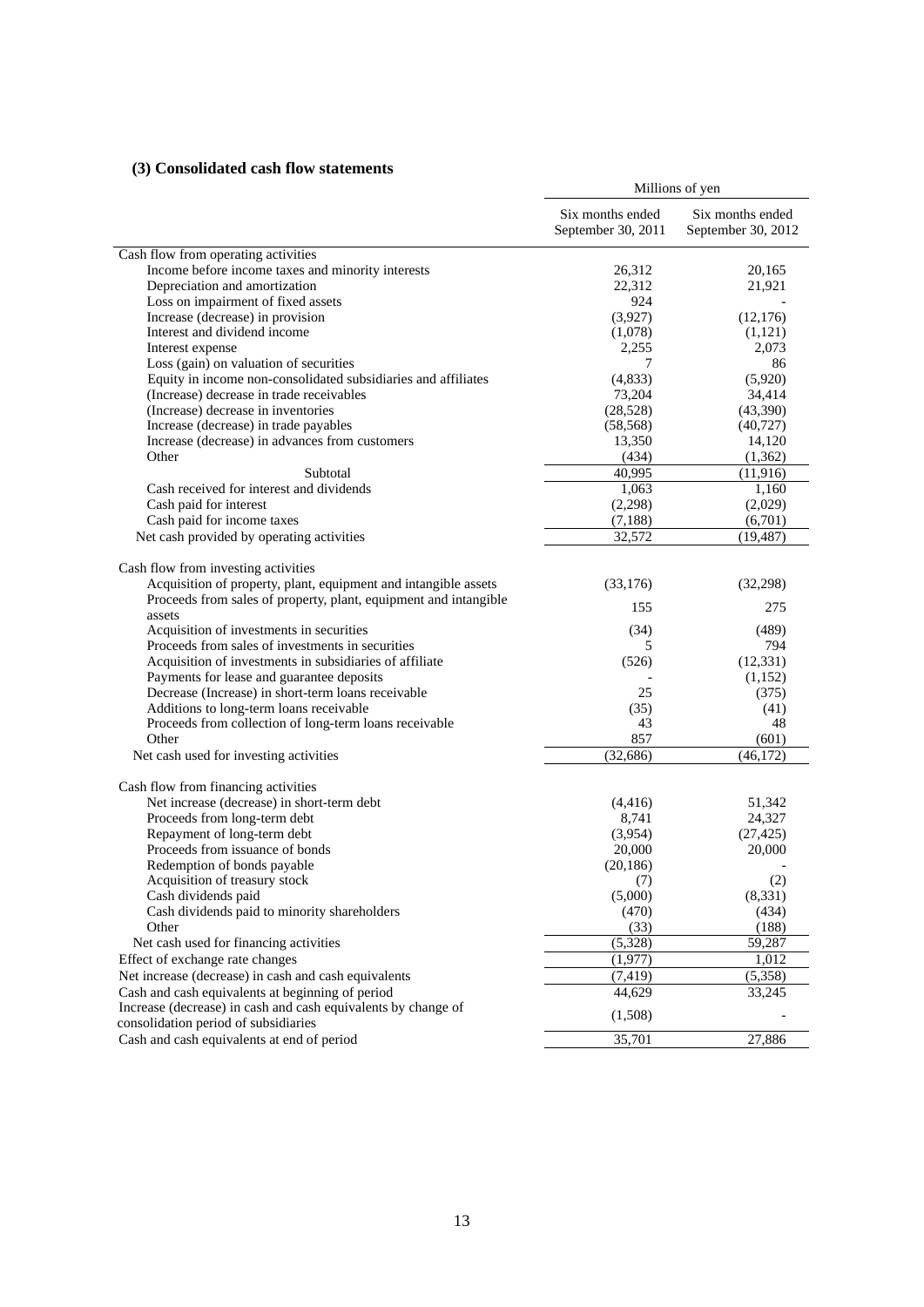### (**4) Notes on the going-concern assumption**

Not applicable

# **(5) Notes on significant changes in the amount of shareholders' equity**

Not applicable

# **(6) Segment information and others**

*Segment information* 

- 1. Six months ended September 30, 2011 (April 1, 2011 September 30, 2011)
- (1) Sales and income (loss) by reportable segment

|                            |                |                       |             | Millions of yen            |
|----------------------------|----------------|-----------------------|-------------|----------------------------|
|                            | External sales | Intersegment<br>sales | Total sales | Operating<br>income (loss) |
| Ship & Offshore Structure  | 53,183         | 722                   | 53,906      | 532                        |
| <b>Rolling Stock</b>       | 55,366         | 472                   | 55.838      | 1,133                      |
| Aerospace                  | 87.479         | 899                   | 88.379      | 3,057                      |
| Gas Turbine & Machinery    | 84,760         | 7.432                 | 92.193      | 3.914                      |
| Plant & Infrastructure     | 56,299         | 4.311                 | 60.610      | 6.740                      |
| Motorcycle & Engine        | 106.202        | 482                   | 106.684     | (2,378)                    |
| <b>Precision Machinery</b> | 85.251         | 6,564                 | 91.816      | 14,514                     |
| Other                      | 56,446         | 16,769                | 73,215      | 1,868                      |
| Reportable segment total   | 584,990        | 37,655                | 622,646     | 29,383                     |
| Adjustments*1              |                | (37, 655)             | (37, 655)   | (2,760)                    |
| Consolidated total         | 584,990        |                       | 584,990     | 26,623                     |

Notes: 1. Breakdown of adjustments:

|                           | Millions of yen |
|---------------------------|-----------------|
| Income                    | Amount          |
| Intersegment transactions |                 |
| Corporate expenses*       | (2,774)         |
| Total                     |                 |

\*Corporate expenses mainly comprise general and administrative expenses not attributed to reportable segments.

2. Segment income adjustments are based on operating income reported on the quarterly consolidated statements of income for the corresponding period.

(2) Impairment loss on fixed assets and goodwill by reportable segment

Not applicable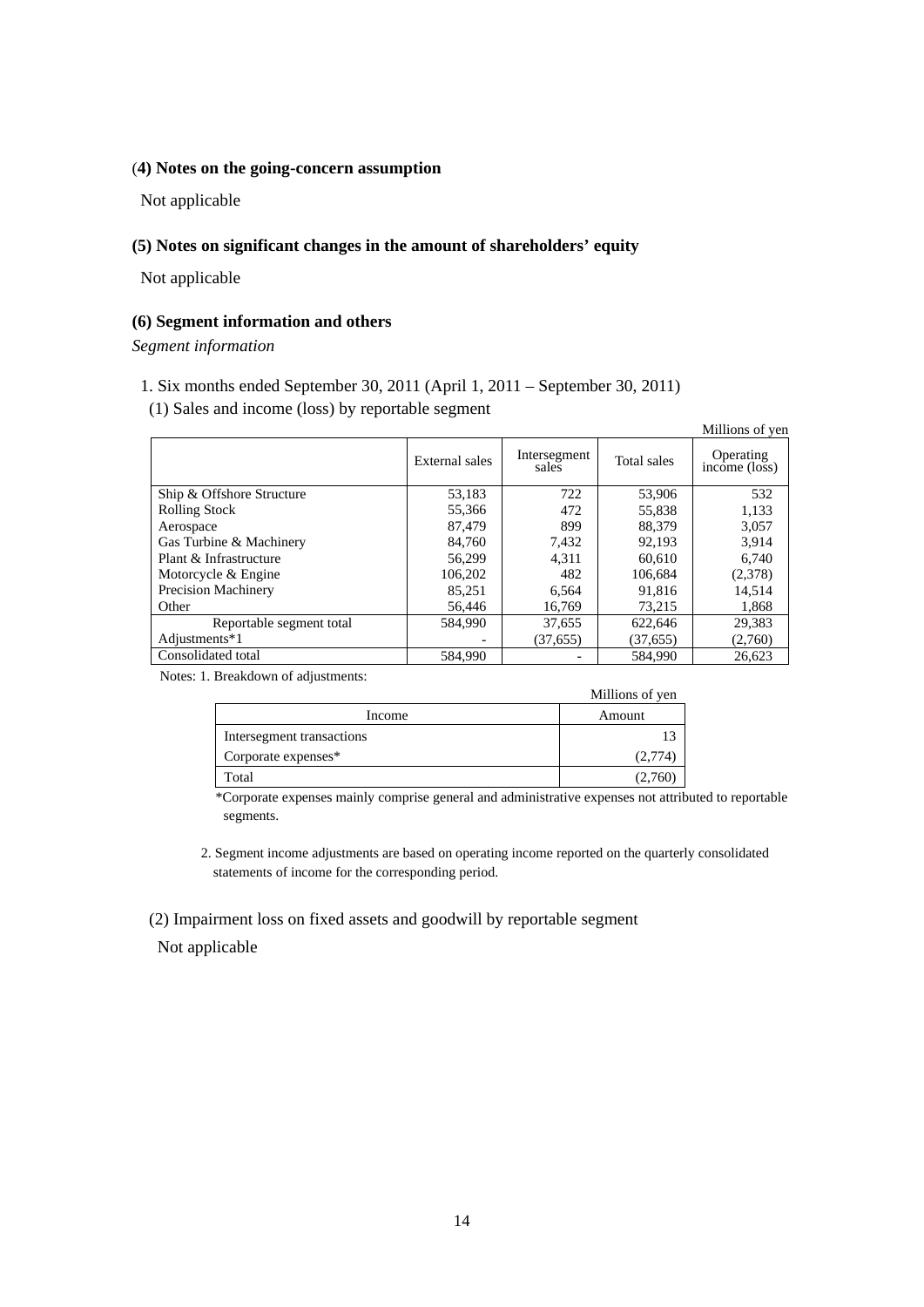# 2. Six months ended September 30, 2012 (April 1, 2012 – September 30, 2012) (1) Sales and income (loss) by reportable segment

|                            |                |                       |             | Millions of yen            |
|----------------------------|----------------|-----------------------|-------------|----------------------------|
|                            | External sales | Intersegment<br>sales | Total sales | Operating<br>income (loss) |
| Ship & Offshore Structure  | 45,808         | 1,162                 | 46,970      | 1,019                      |
| <b>Rolling Stock</b>       | 51,483         | 449                   | 51,932      | (3,100)                    |
| Aerospace                  | 109.156        | 1,153                 | 110.310     | 4.399                      |
| Gas Turbine & Machinery    | 93,217         | 8.252                 | 101.470     | 3,269                      |
| Plant & Infrastructure     | 46,405         | 6.964                 | 53,369      | 3,150                      |
| Motorcycle & Engine        | 103.927        | 349                   | 104,277     | (2,288)                    |
| <b>Precision Machinery</b> | 67,060         | 5,965                 | 73,025      | 4,971                      |
| Other                      | 57,938         | 15.941                | 73,880      | 692                        |
| Reportable segment total   | 574,999        | 40,239                | 615,238     | 12,113                     |
| Adjustments*1              |                | (40, 239)             | (40,239)    | (1, 722)                   |
| Consolidated total         | 574.999        |                       | 574.999     | 10.391                     |

Notes: 1. Breakdown of adjustments:

|                           | Millions of yen |
|---------------------------|-----------------|
| Income                    | Amount          |
| Intersegment transactions |                 |
| Corporate expenses*       | (2,553)         |
| Total                     |                 |

\* Corporate expenses mainly comprise general and administrative expenses not attributed to reportable segments.

- 2. Segment income adjustments are based on operating income reported on the quarterly consolidated statements of income for the corresponding period.
- (2) Impairment loss on fixed assets and goodwill by reportable segment

Not applicable

# **4. Supplementary information**

# **(1) Orders and sales (consolidated)**

#### **Orders received**

|                            | Six months ended<br>September 30, 2011 |            | Six months ended<br>September 30, 2012 |            | Year ended March 31,<br>2012 |            |
|----------------------------|----------------------------------------|------------|----------------------------------------|------------|------------------------------|------------|
| Segment                    | million ven                            | % of total | million yen                            | % of total | million yen                  | % of total |
| Ship & Offshore Structure  | 24,657                                 | 4.8        | 37,877                                 | 7.1        | 39,909                       | 3.0        |
| <b>Rolling Stock</b>       | 42,126                                 | 8.2        | 66,932                                 | 12.6       | 66,099                       | 5.0        |
| Aerospace                  | 67.596                                 | 13.1       | 91.010                                 | 17.1       | 327,233                      | 24.9       |
| Gas Turbine & Machinery    | 79.729                                 | 15.5       | 65,470                                 | 12.3       | 227,281                      | 17.3       |
| Plant & Infrastructure     | 46,823                                 | 9.1        | 51.384                                 | 9.6        | 119.284                      | 9.0        |
| Motorcycle & Engine        | 106.202                                | 20.6       | 103,927                                | 19.5       | 235,243                      | 17.9       |
| <b>Precision Machinery</b> | 91.159                                 | 17.7       | 55.618                                 | 10.4       | 174.587                      | 13.3       |
| Other                      | 55,161                                 | 10.7       | 58,186                                 | 10.9       | 122,239                      | 9.3        |
| Total                      | 513.456                                | 100.0      | 530,408                                | 100.0      | 1.311.878                    | 100.0      |

Note: The Motorcycle & Engine segment's orders received are equal to its net sales as production is based mainly on estimated demand.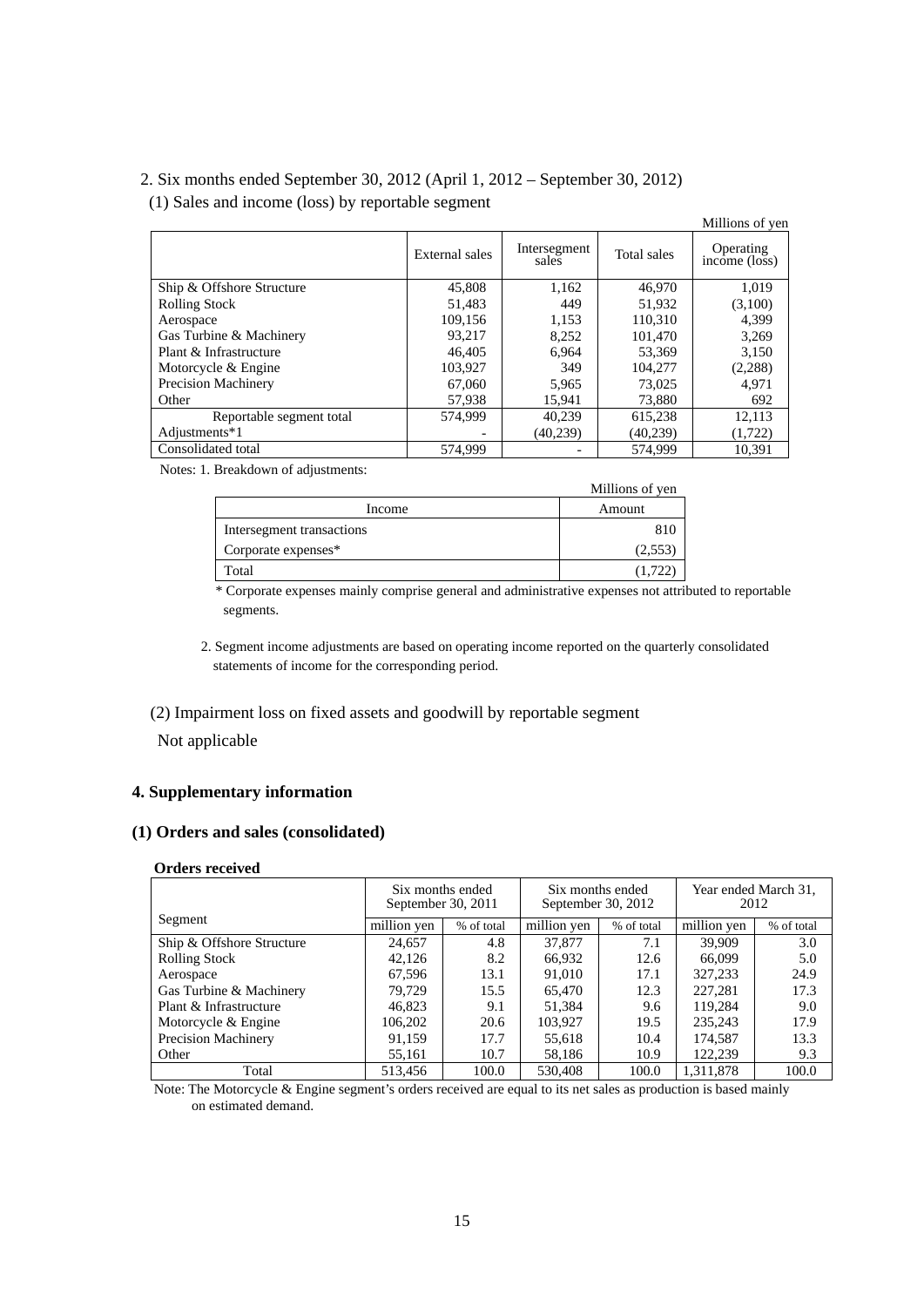## **Net sales**

|                            | Six months ended<br>September 30, 2011 |            | Six months ended<br>September 30, 2012 |            | Year ended March 31.<br>2012 |            |
|----------------------------|----------------------------------------|------------|----------------------------------------|------------|------------------------------|------------|
| Segment                    | million yen                            | % of total | million yen                            | % of total | million yen                  | % of total |
| Ship & Offshore Structure  | 53,183                                 | 9.0        | 45,808                                 | 7.9        | 113,532                      | 8.7        |
| <b>Rolling Stock</b>       | 55,366                                 | 9.4        | 51,483                                 | 8.9        | 132.684                      | 10.1       |
| Aerospace                  | 87.479                                 | 14.9       | 109,156                                | 18.9       | 206,580                      | 15.8       |
| Gas Turbine & Machinery    | 84.760                                 | 14.4       | 93.217                                 | 16.2       | 194.655                      | 14.9       |
| Plant & Infrastructure     | 56,299                                 | 9.6        | 46,405                                 | 8.0        | 122,800                      | 9.4        |
| Motorcycle & Engine        | 106.202                                | 18.1       | 103.927                                | 18.0       | 235,243                      | 18.0       |
| <b>Precision Machinery</b> | 85,251                                 | 14.5       | 67,060                                 | 11.6       | 175,077                      | 13.4       |
| Other                      | 56.446                                 | 9.6        | 57,938                                 | 10.0       | 123,205                      | 9.4        |
| Total                      | 584,990                                | 100.0      | 574.999                                | 100.0      | 1.303.778                    | 100.0      |

### **Order backlog**

|                            |             | Year ended March 31,<br>Six months ended<br>September 30, 2012<br>2012 |             |            | Six months ended<br>September 30, 2011 |            |
|----------------------------|-------------|------------------------------------------------------------------------|-------------|------------|----------------------------------------|------------|
| Segment                    | million yen | % of total                                                             | million yen | % of total | million yen                            | % of total |
| Ship & Offshore Structure  | 102,870     | 6.8                                                                    | 92,809      | 6.6        | 145.762                                | 10.4       |
| <b>Rolling Stock</b>       | 345,170     | 23.1                                                                   | 344,485     | 24.5       | 394,125                                | 28.3       |
| Aerospace                  | 386,376     | 25.8                                                                   | 365,305     | 26.0       | 244,598                                | 17.5       |
| Gas Turbine & Machinery    | 409.819     | 27.4                                                                   | 365,742     | 26.0       | 356,454                                | 25.6       |
| Plant & Infrastructure     | 181,698     | 12.1                                                                   | 178,597     | 12.7       | 175,708                                | 12.6       |
| Motorcycle & Engine        |             |                                                                        |             |            |                                        |            |
| <b>Precision Machinery</b> | 42,300      | 2.8                                                                    | 30,858      | 2.1        | 48.698                                 | 3.5        |
| Other                      | 25,879      | 1.7                                                                    | 26,116      | 1.8        | 25,558                                 | 1.8        |
| Total                      | 1.494.116   | 100.0                                                                  | 1.403.914   | 100.0      | 1.390.905                              | 100.0      |

# **(2) Net sales by geographic area (consolidated)**

# **Six months ended September 30, 2011 (April 1, 2011 – September 30, 2011)**

|                      |         | Millions of yen |
|----------------------|---------|-----------------|
| Japan                | 241,194 | 41.2%           |
| <b>United States</b> | 102,865 | 17.5%           |
| Europe               | 62,180  | 10.6%           |
| Asia                 | 115,232 | 19.7%           |
| Other areas          | 63,516  | 10.8%           |
| Total                | 584,990 | 100.0%          |

# **Six months ended September 30, 2012 (April 1, 2011 – September 30, 2012)**

|                      |         | Millions of yen |
|----------------------|---------|-----------------|
| Japan                | 287,599 | 50.0%           |
| <b>United States</b> | 113,606 | 19.7%           |
| Europe               | 40,234  | 6.9%            |
| Asia                 | 86,825  | 15.1%           |
| Other areas          | 46,732  | 8.1%            |
| Total                | 574,999 | 100.0%          |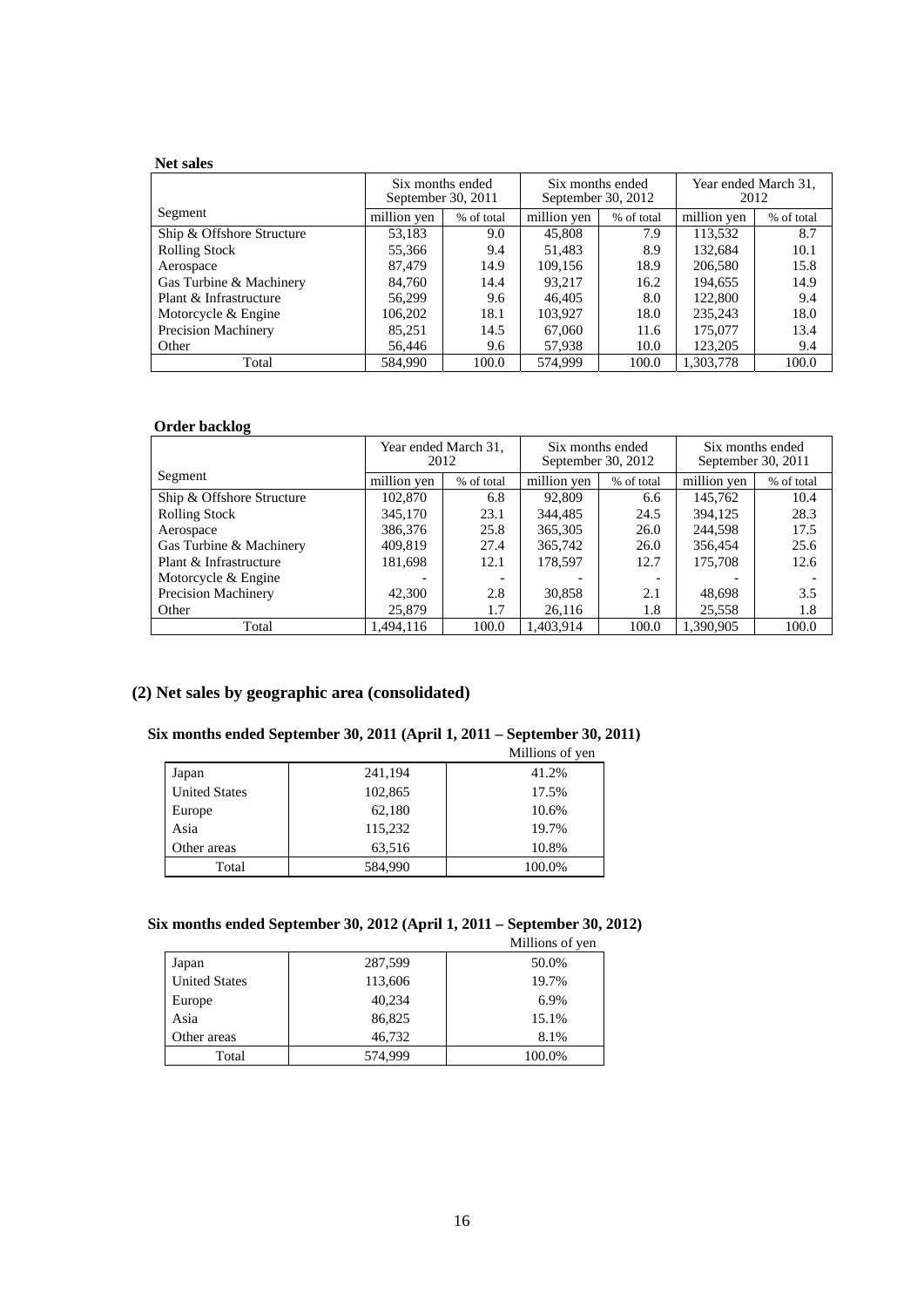# **(3) Supplementary information on earnings forecasts for the fiscal year ending March 31, 2013**

## **1) Consolidated earnings outlook**

|                  |                                                          |                           |           | Billions of yen |  |  |
|------------------|----------------------------------------------------------|---------------------------|-----------|-----------------|--|--|
|                  | Outlook for the year ending March 31, 2013 (fiscal 2012) |                           |           |                 |  |  |
|                  | Revised forecast                                         | (ended March 31,<br>2012) |           |                 |  |  |
|                  | (A)                                                      | April 26, 2012 (B)        | $(A - B)$ | (actual)        |  |  |
| Net sales        | 1,300.0                                                  | 1,380.0                   | (80.0)    | 1,303.7         |  |  |
| Operating income | 36.0                                                     | 52.0                      | (16.0)    | 57.4            |  |  |
| Recurring profit | 50.0                                                     | 56.0                      | (6.0)     | 63.6            |  |  |
| Net income       | 30.0                                                     | 34.0                      | (4.0)     | 23.3            |  |  |

| Orders received               | 1,350.0  | 1,430.0  | (80.0)                   | 1,311.8 |
|-------------------------------|----------|----------|--------------------------|---------|
| Before-tax ROIC (%)           | 7.3%     | 8.2%     | $(0.9\%)$                | 7.4%    |
| R&D expenses                  | 45.0     | 45.0     | $\overline{\phantom{0}}$ | 39.9    |
| Capital expenditures          | 75.0     | 79.0     | (4.0)                    | 63.9    |
| Depreciation/amortization     | 52.0     | 54.0     | (2.0)                    | 48.9    |
| Number of employees at end of |          |          |                          |         |
| fiscal year                   | 34,500   | 34,700   | (200)                    | 33,267  |
| *Number of employees outside  |          |          |                          |         |
| of Japan included therein     | $*9.100$ | $*9,200$ | $*(100)$                 | *8.497  |

Notes: 1. Outlook's assumed foreign exchange rates: ¥80 = US\$1, ¥100= 1 euro

2. Before-tax ROIC = (income before income taxes + interest expense) / invested capital.

3. Capital expenditures represent the total of newly recorded property, plant and equipment and newly recorded intangible assets. Depreciation/amortization represents depreciation and amortization expenses on property, plant and equipment and intangible assets.

### **2) Outlook by reportable segment**

(a) Net sales and operating income (loss)

|                           |                                                          |                 |                    |                 |                          |                          |                 | Billions of yen |
|---------------------------|----------------------------------------------------------|-----------------|--------------------|-----------------|--------------------------|--------------------------|-----------------|-----------------|
|                           | Outlook for the year ending March 31, 2013 (fiscal 2012) |                 |                    |                 |                          |                          |                 |                 |
|                           | Revised forecast<br>(A)                                  |                 | Forecast issued    |                 | Change                   |                          | March 31, 2012) |                 |
|                           |                                                          |                 | April 26, 2012 (B) |                 | $(A - B)$                |                          | (actual)        |                 |
|                           |                                                          | Operating       |                    | Operating       |                          | Operating                |                 | Operating       |
|                           | Net sales                                                | income          | Net sales          | income          | Net sales                | income                   | Net sales       | income          |
| Segment                   |                                                          | $(\text{loss})$ |                    | $(\text{loss})$ |                          | $(\text{loss})$          |                 | $(\text{loss})$ |
| Ship & Offshore Structure | 80.0                                                     | (2.0)           | 80.0               | (5.0)           | $\overline{\phantom{a}}$ | 3.0                      | 113.5           | 3.9             |
| <b>Rolling Stock</b>      | 130.0                                                    | 2.0             | 130.0              | 6.0             |                          | (4.0)                    | 132.6           | 5.1             |
| Aerospace                 | 250.0                                                    | 9.0             | 250.0              | 9.0             |                          |                          | 206.5           | 7.8             |
| Gas Turbine & Machinery   | 210.0                                                    | 8.0             | 210.0              | 8.0             |                          | $\overline{\phantom{0}}$ | 194.6           | 7.7             |
| Plant & Infrastructure    | 130.0                                                    | 11.0            | 130.0              | 10.0            |                          | 1.0                      | 122.8           | 14.1            |
| Motorcycle & Engine       | 250.0                                                    | 2.0             | 260.0              | 5.0             | (10.0)                   | (3.0)                    | 235.2           | (2.9)           |
| Precision Machinery       | 130.0                                                    | 12.0            | 200.0              | 27.0            | (70.0)                   | (15.0)                   | 175.0           | 26.6            |
| Other                     | 120.0                                                    | 3.0             | 120.0              | 2.0             |                          | 1.0                      | 123.2           | 3.8             |
| Adjustments               |                                                          | (9.0)           |                    | (10.0)          |                          | 1.0                      |                 | (8.8)           |
| Total                     | 1.300.0                                                  | 36.0            | 1.380.0            | 52.0            | (80.0)                   | (16.0)                   | 1.303.7         | 57.4            |